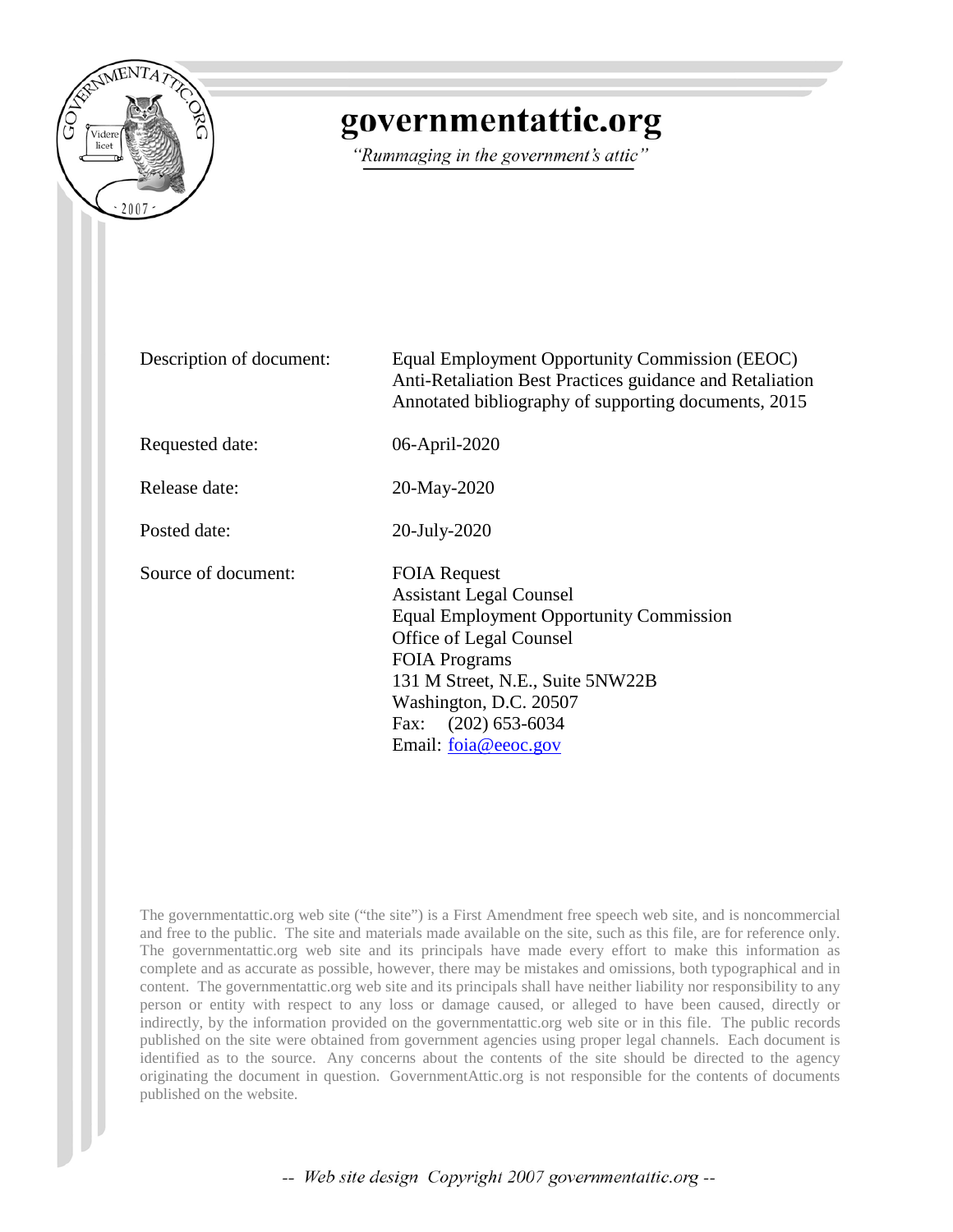

# **U.S. EQUAL EMPLOYMENT OPPORTUNITY COMMISSION Office of Legal Counsel**

131 M St, N. E., Fifth Floor Washington, D. C. 20507 Toll Free: (877)-869-1802 TTY (202) 663-7026 FAX (202) 653-6056 Website: www.eeoc.gov

May 20, 2020

**Re: FOIA No.: 820-2020-000371**  Retaliation Best Practices

Your Freedom of Information Act (FOIA) request, received on April 06, 2020, is processed. Our search began on April 06, 2020. All agency records in creation as of April 06, 2020 are within the scope of EEOC's search for responsive records. The paragraph(s) checked below apply.

- **[X]**  Your request is granted.
- **[X]**  You may contact the EEOC FOIA Public Liaison, Stephanie D. Garner, for further assistance or to discuss any aspect of your request. In addition, you may contact the Office of Government Information Services (OGIS) to inquire about the FOIA mediation services they offer.

The contact information for OGIS is as follows: Office of Government Information Services, National Archives and Records Administration, 8601 Adelphi Road-OGIS, College Park, Maryland 20740-6001, email at ogis@nara.gov; telephone at (202) 741-5770; toll free 1-877-684-6448; or facsimile at (202)741-5769.

The contact information for the FOIA Public Liaison: (see contact information in the above letterhead or under signature line).

**[X]**  See the attached Comments page for further information.

Sincerely,

**/s/Sdgarner** 

Stephanie D. Garner Assistant Legal Counsel FOIA Division Phone: (202) 663-4634 FOIA@eeoc.gov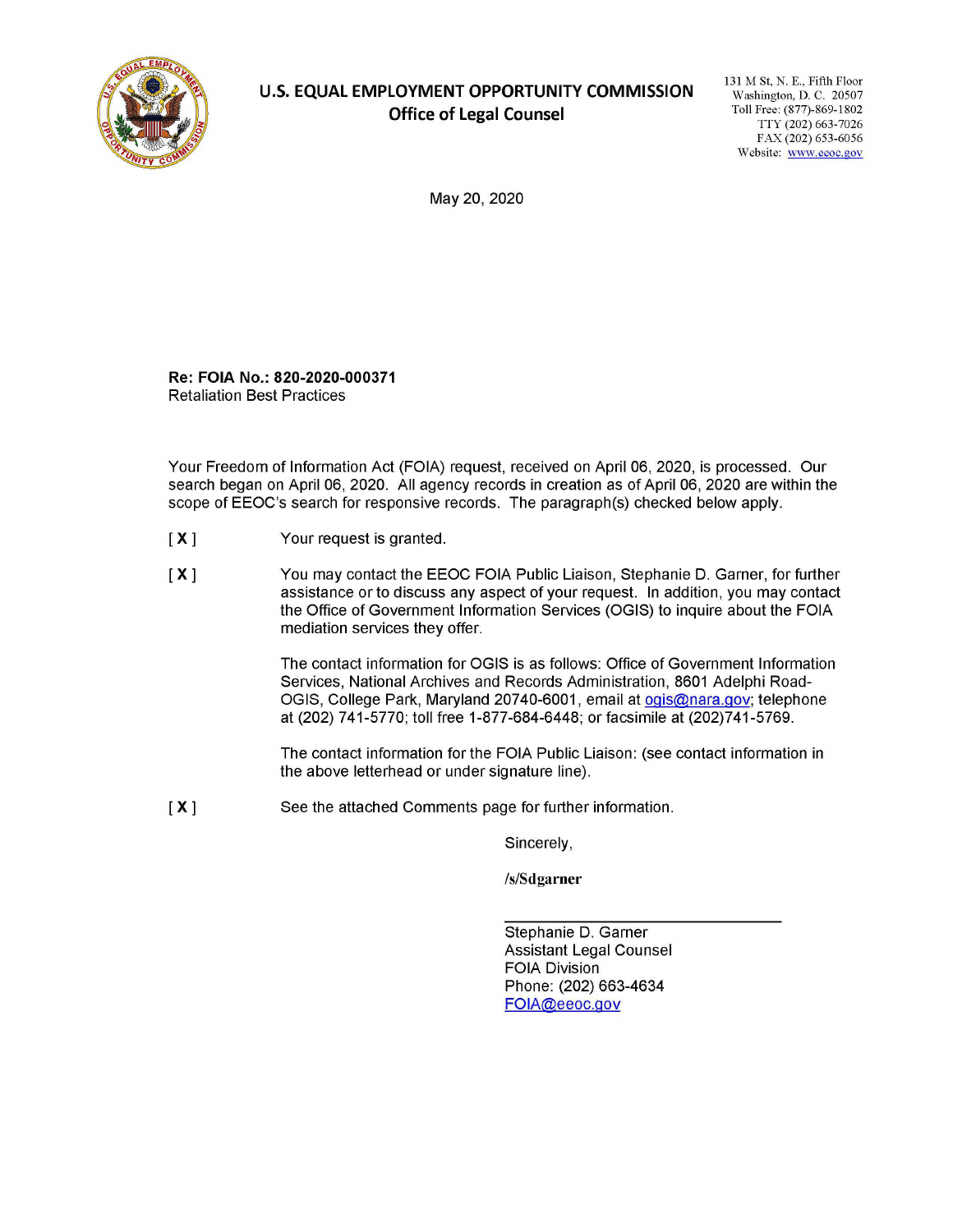#### **Comments**

This is in response to your Freedom of information Act (FOIA), request. You request records from the **RED** Staff - Office of Federal Enforcement: Anti-Retaliation Best Practices guidance document and Annotated bibliographies of research supporting each practice for the fourth quarter of FY 2015.

Your request is granted. Attached for your review are two records: Best Practices for Preventing Retaliation (7 pages) and Retaliation Annotated Bibliographies (3 pages).

This response was prepared by Tracy **L.** Smalls, Government Information Specialist, who may be reached at 202-663-4331.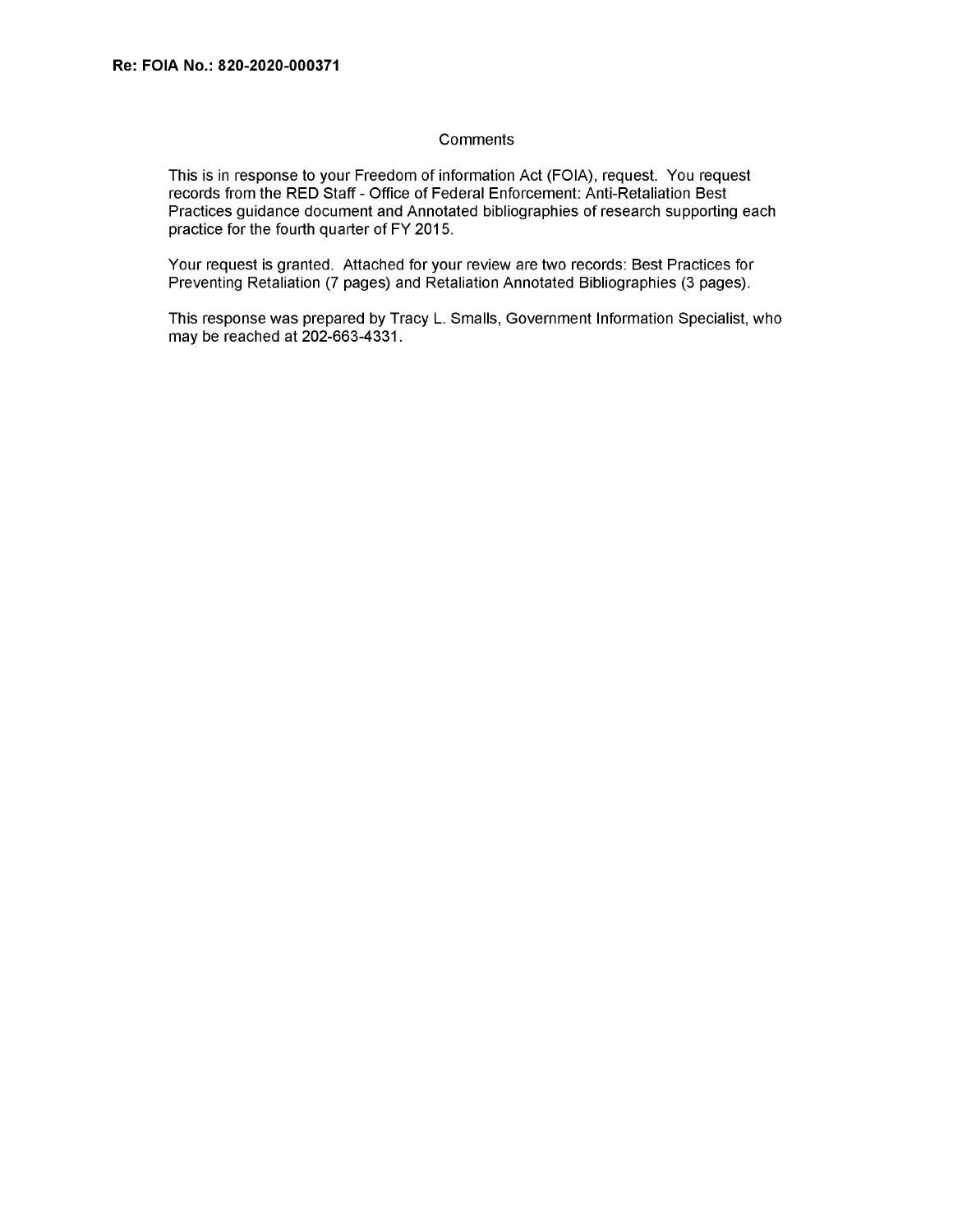# *Best Practices for Preventing Retaliation*

## *Executive Summary*

## **Practice #1: Develop Positive Organizational Culture**

Organizations can reduce the likelihood of retaliation by developing a positive culture and climate by: **Creating a culture where aggression is not tolerated** and **creating policies that promote workplace civility.**

## **Practice #2: Effective Management**

Organizations can reduce the likelihood of retaliation through good management practices, such as: **Selecting and developing leadership Equity, Diversity, and Inclusion (EDI) competencies** and **eliminating Reward systems and structures that promote competition.**

# **Practice #3: Develop organizational procedures that discourage retaliation**

Organizations can reduce the likelihood of retaliation through the development of relevant organizational programs and procedures, such as: **Training Managers and employees**, **implementing a well-developed internal EEO program with transparency**, while **providing resources (e.g., employee assistance program or omnibus) to support the accuser.**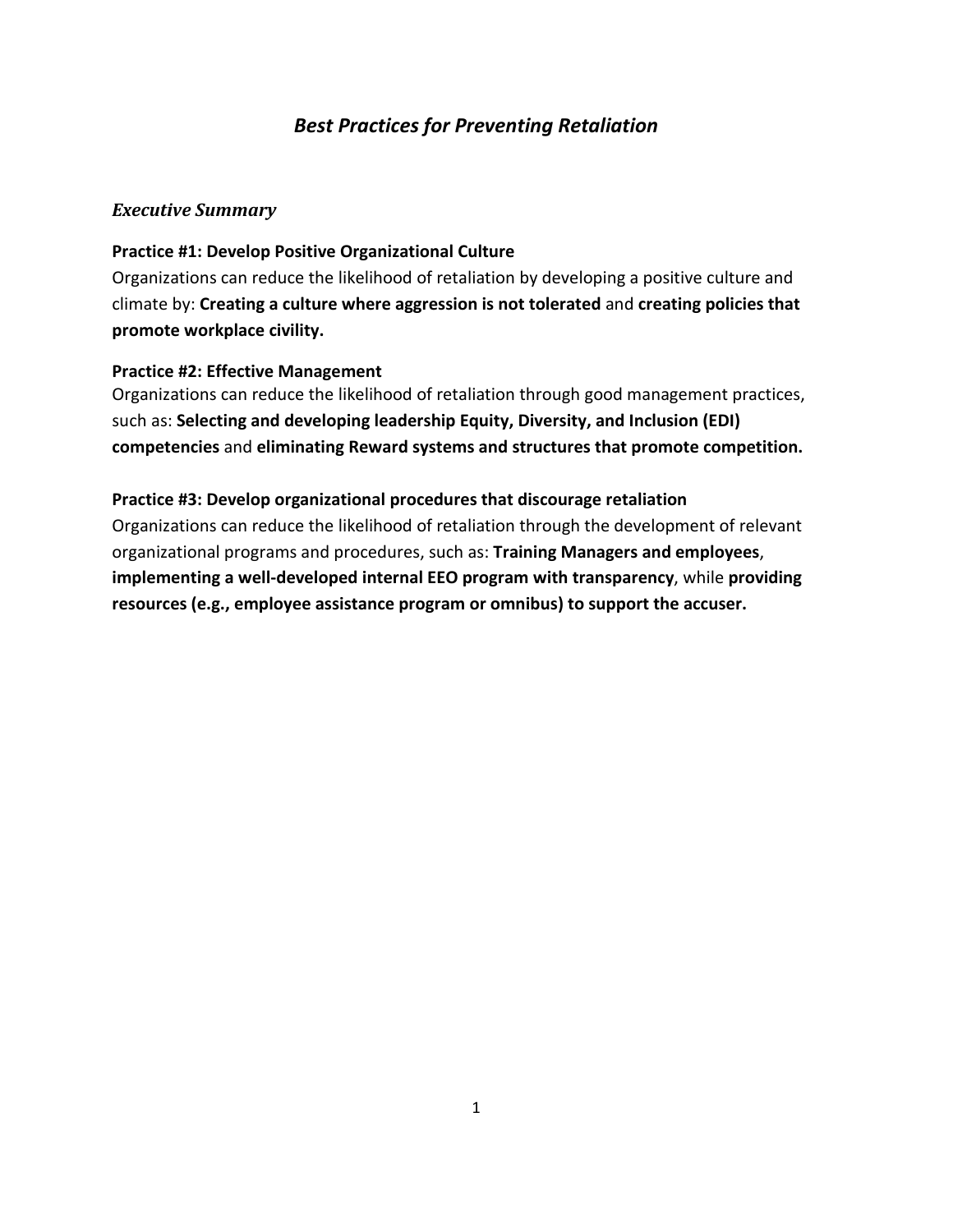# **Proven Organizational Practices to Prevent Retaliation**

## **Practice #1: Develop Positive Organizational Culture**

Organizations can reduce the likelihood of retaliation by developing a positive culture and climate by:

## **A. Creating a culture where aggression is not tolerated**

Organizations that foster a climate of aggression and bullying are more likely have managers who abuse power and retaliate when claims are made.

Samnani, A. & Singh, P. (2012). 20 years of workplace bullying research: A review of the antecedents and consequences of bullying in the workplace. *Aggression and Violent Behavior*, 17, 581-589. Retrieved from <http://dx.doi.org/10.10.16/j.avb.2012.08.004>

Organizational civility can be predicted by the perceived levels of collegiality, satisfaction with direct supervisor, whether the workplace environment appeared judgmental, civility expressed in mission/vision statement, emotionality in coping strategies, and frequency of abused authority.

Clark, C.M., Landrum, R. E., & Nguyen, D. T. (2013). Development and escription of the Orgnizational Civility Scale (OCS). The Journal of Theory Constrution & Testing, 17 (1), 11-17.

Individual and "systemic" factors which contribute to incivility and workplace bullying (WPB) have been identified. Personality factors include: 1) Self-centeredness, immaturity, and/or defensiveness and 2) a lack of interpersonal, coping, and/or conflict management skills. Some systemic factors include: 1) Job with high productivity pressures; 2) embedded hierarchies; and 3) differences in the authority, autonomy, empowerment, roles and values of workers. It is suggested that following actions can help reduce the likelihood of WPB and incivility: 1) Educate all team members on appropriate professional, behavior as defined by the organization's code of conduct; 2) provide basic business etiquette training (i.e., how interact with others); 3) hold all team members equally accountable for modeling desirable behaviors; and 4) develop and implement *WPB* policies and procedures appropriate for the organization.

Joint Commission. (2008). Behaviors that undermine a culture of safety. *Sentinel Event Alert*, (40). Retrieved fro[m http://www.jointcommission.org/assets/1/18/SEA\\_40.PDF](http://www.jointcommission.org/assets/1/18/SEA_40.PDF) on August 14, 2015.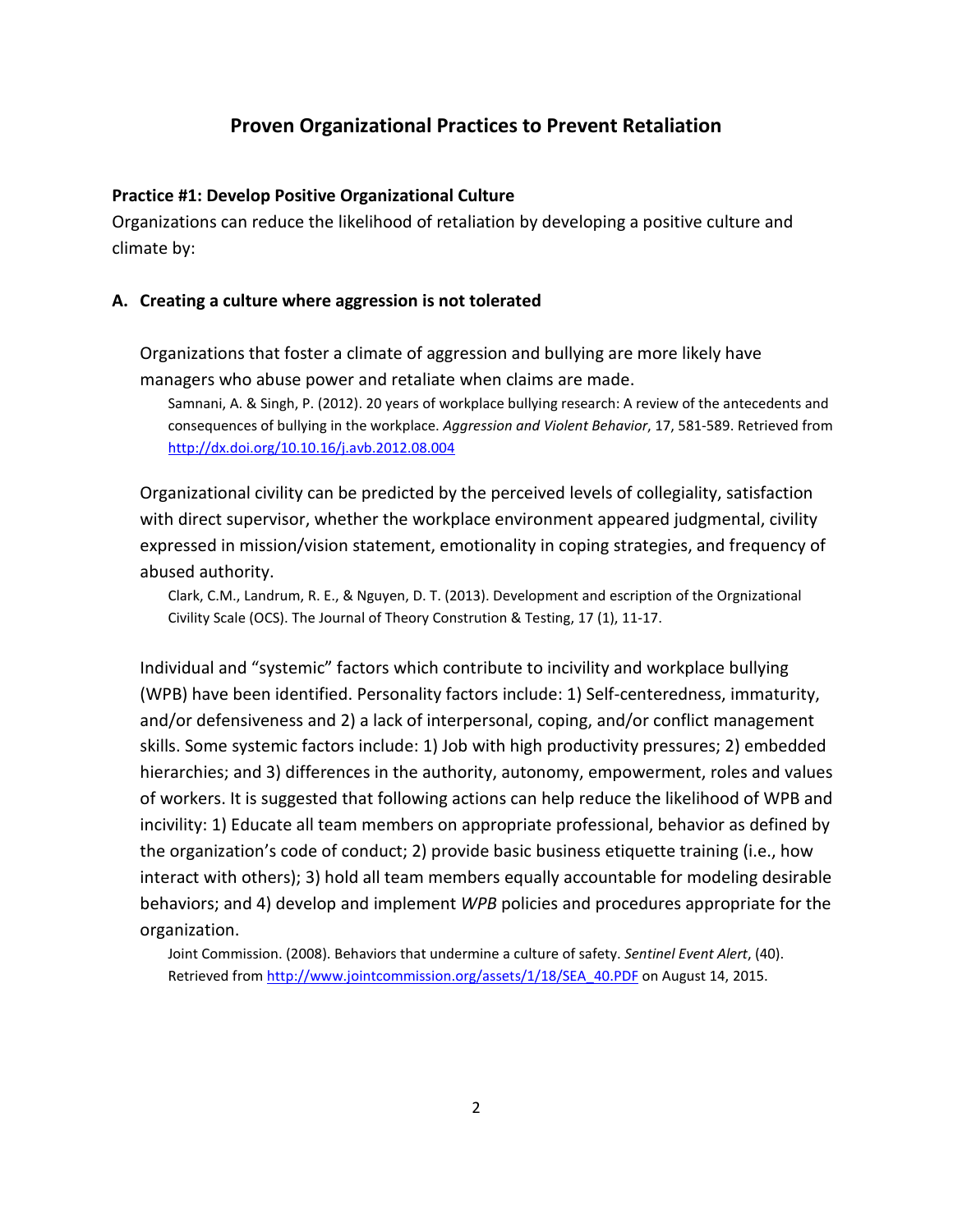#### **B. Creating policies that promote workplace civility**

Make certain that organizational policies about discrimination and retaliation are clearly written; when employers neglected to consider how employer harassment policies influence employees' perceptions and responses.

Brake, D. L. (2014). Retaliation in an EEO world. Indiana Law Journal, 89, 115-169.

Reducing harassment and retaliation is as easy as P.I.E.: An effective *policy* (P), the *implementation* of that policy (I), and the *enforcement* of that policy (E). Supervisors must report or take action upon learning o f harassment, even if the complaint is informal. However, there should be multiple avenues of filing complaints, so that a harassing supervisor can be bypassed. The policy should be properly disseminated, training on the policy delivered, and employees should be required to sign for receipt of the policy. The policy should include an anti-retaliation statement. Enforcement begins with objective investigations and swift correction of the supervisor's behavior is necessary; the intervention should end the harassment.

Jackson, B. T. & Bhatheja, K. (2014). Easy as P.I.E.: Avoiding and preventing vicarious liability for sexual harassment by supervisors. Drake Law Review, 62, 653-688.

Establish an organizational climate that encourages civility, while condemning retaliatory behavior. Reinforce the commitment to a civil workplace by stating a summary of the organizational climate in job announcements, realistic job previews, and orientation efforts. Vodanovich, S. J & Piotrowski, C. (2014). Workplace retaliation: A review of emerging case law. The Psychologist-Manager Journal, 17 (2), 71–78.

#### **Practice #2: Effective Management**

Organizations can reduce the likelihood of retaliation through good management practices, such as:

#### **A. Selecting and developing leadership Equity, Diversity, and Inclusion (EDI) competencies**

Select leaders that do not have a sense of entitlement, as research suggests that those with a sense of entitlement will experience offenses much more emotionally than others and take them much more personally.

Lee, K. & Ashton, M.C. (2012). Getting mad and getting even: Agreeableness and honest-humility as predictors of revenge intention. *Personality and Individual Differences*, 52, 596-600.

Similarly, authoritarian personalities, people who place a high value on status in group settings, are predisposed to retaliation when offended, particularly if that offense is from someone of a "subordinate" status.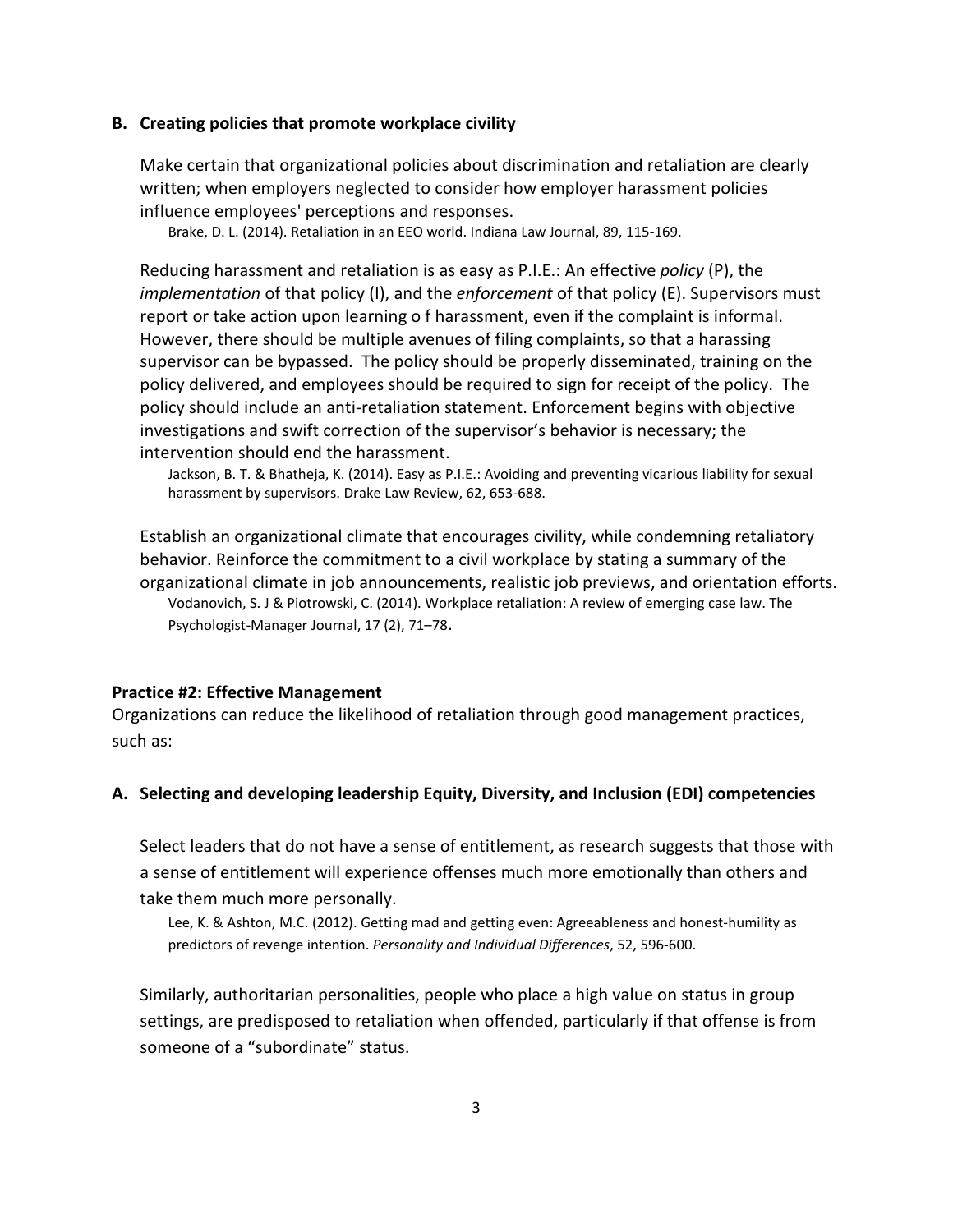Samnani, A. & Singh, P. (2012). 20 years of workplace bullying research: A review of the antecedents and consequences of bullying in the workplace. *Aggression and Violent Behavior*, 17, 581-589.

Coaching leaders to be aware of their own attitudes toward others and their understanding of the concept of bullying and mobbing can help prevent bullying and mobbing as most bullying is perpetrated by managers.

Ferris, P. A. (2009). The role of the consulting psychologist in the prevention, detection, and correction of bullying and mobbing in the workplace. Consulting Psychology Journal: Practice and Research, 61 (3), 169-189.

#### **B. Eliminating reward systems and structures that promote competition**

In hierarchical organizations, when the victim was of a higher status than the person they perceived had personally offended them (e.g., by an accusation of discrimination), then that victim was more likely to seek revenge. Also, when the victim was of lower status in the general hierarchy of the organization, then the victim was more likely to seek revenge. Aquino, K., Tripp, T. M., & Bies, R.J. (2001). How employees respond to personal offense: The effects of blame, attribution, victim status, and offender status on revenge and reconciliation in the workplace. Journal of Applied Psychology, 86 (1), 52-59.

Highly competitive reward systems may lead to micropolitical/aggressive behavior. Salin, D. (2003). *Workplace bullying among business professionals: Prevalence, organizational antecedents, gender differences.* Helsinki, Finland: Swedish School of Economics and Business Administration.

#### **Practice #3: Develop organizational procedures that discourage retaliation**

Organizations can reduce the likelihood of retaliation through the development of relevant organizational programs and procedures, such as:

#### **A. Training Managers and Employees**

Supervisors should be trained on what constitutes retaliatory behavior under the law with special emphasis on issuing poor performance appraisals, providing negative job references, and retaliating against witnesses.

Vodanovich, S. J & Piotrowski, C. (2014). Workplace retaliation: A review of emerging case law. The Psychologist-Manager Journal, 17 (2), 71–78.

There can often be confusion between discrimination and general unfairness, so employers should make certain that all employees are aware of the policies and what is required to bring a claim.

Brake, D. L. (2014). Retaliation in an EEO world. Indiana Law Journal, 89, 115-169.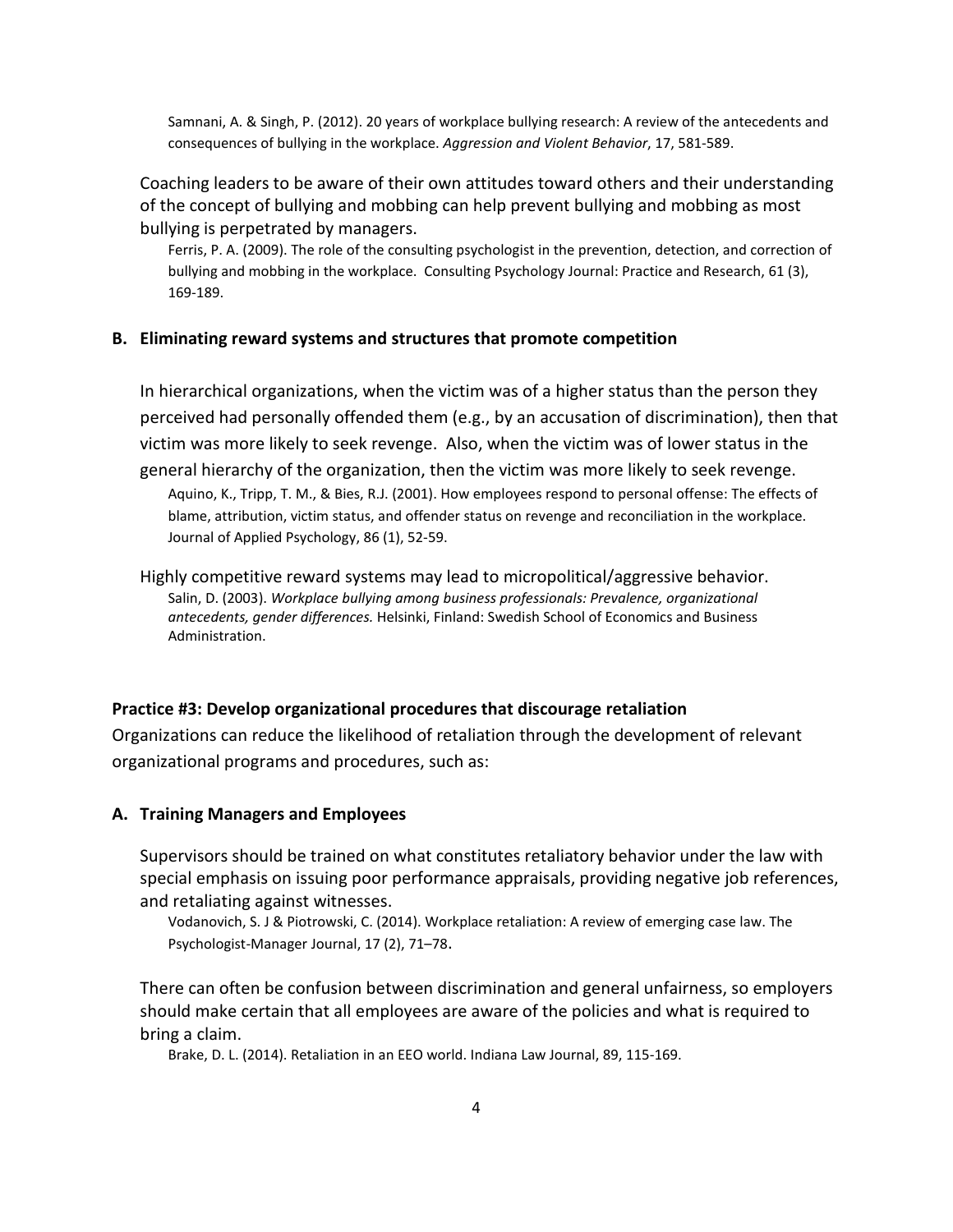A study published in 2014, found that while 67% of employees surveyed reported that their employee rights had not been violated on the job, 76% had actually experienced some form of wage or hour law violation. Likewise, 59% of workers did not know their minimum wage and overtime work rights. Further, only 22% of the sample knew where to file a government complaint. Forty-three percent of employees who filed a justifiable claim had experienced some form of retaliation after the claim was filed; fear of retaliation was the top reason for being afraid to report workplace violations. The researchers suggested that a bottom up approach to EEO law enforcement is inadequate when disadvantaged populations are unaware of their rights, unaware of the EEO process, or desensitized to social inequality. Employees will not file complaints, even if substantiated, when they perceive the benefits of filing to outweigh the gains. Employees should be educated about their rights and the EEO process should be as swift, efficient, and fair as possible in order to increase employee confidence.

Alexander, C. and Prasad, A. (2014) *Bottom-up workplace law enforcement: An empirical analysis*, Indiana Law Journal, 89(3): 1069-1131.

A psychological intervention known as Social Motivational Training (SMT) was developed to promote forgiveness among coworkers, as forgiveness is negatively related to the retaliation likelihood. SMT is rooted in social cognitive theoretical frameworks that address the automatic and effortful aspect of making attributions (i.e., decisions about why things happen). Participants in the training read about how individuals have a tendency to make quick decisions about others' behaviors. Next, participants were asked to recall and write about one of their own personal work events in which they had judged a coworker. Then, the training participants were instructed to think about the original scenario and to generate alternate judgments. Social motivational training enhanced participants' forgiveness of a hypothetical and actual coworker, thus reducing the desire to retaliate.

Struthers, C. W., DUPUIS, R., & Eaton, J. (2005) . Promoting Forgiveness Among Co-Workers Following a Workplace Transgression: The Effects of Social Motivation Training Canadian Journal of Behavioural Science, 2005, 37(4), 299-308.

CREW (Civility, Respect, and Engagement in the Workplace) was an initiative by the VHA's National Center for Organization Development. The initiative featured biweekly 15 to 20 minute CREW meetings on the day, evening, and night shifts were implemented for 6 months with trained facilitators guiding work-group-level dialogue about civility and respect. A pre-training/intervention survey was administered and a posttraining/intervention survey was also administered. The results showed that perceived respect, cooperation, conflict resolution, coworker personal interest, coworker reliability, antidiscrimination, value differences, and supervisor diversity acceptance ratings all increased post-training/intervention. Furthermore, Overall perceived civility by the staff nurses in the emergency department scored 4 out of 5 on the Likert-type scale.

Mather, M. (2011). Creating a healthy work environment with civility and respect. Critical Care Nurse, 31 (2), 21-22.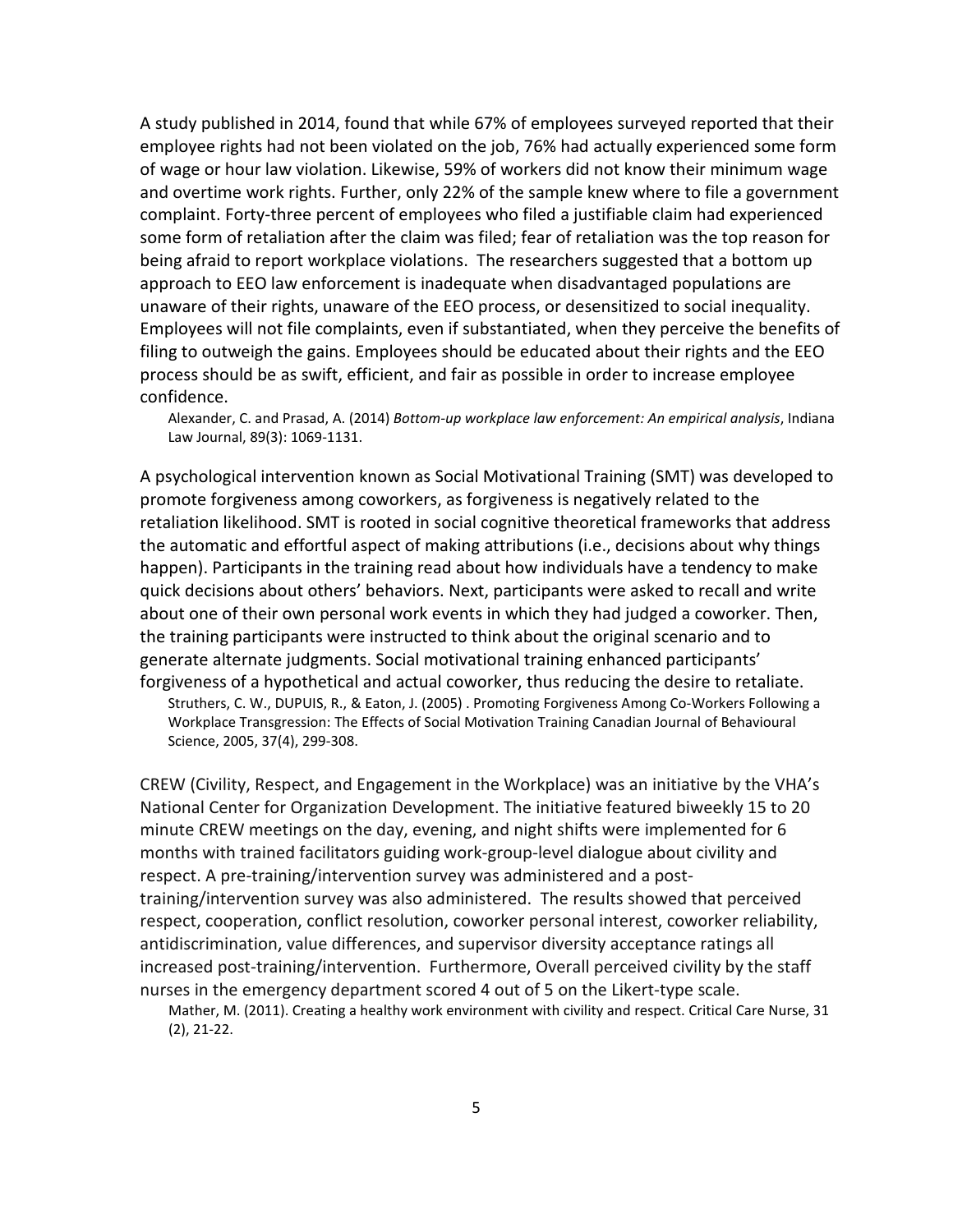CREW is a training intervention designed to increase civility among coworkers. CREW stands for Civility, Respect, and Engagement in the Workplace. The intervention's procedures require employees to meet with colleagues about their work on a weekly or biweekly basis to improve effective interpersonal interactions at work. Trained facilitators provide guidance during these meetings. CREW can reduce incivility from both supervisors and coworkers; the intervention encouraged positive social behavior and discouraged acts that conveyed rudeness and lack of consideration.

Leiter, M. P., Spence Lachinger, H. K., Day, A., & Gilin Oore, D. (2011). Journal of Applied Psychology, 96 (6), 1258-1274.

An off-site intervention that brings together employees involved in a conflict together for a dialogue to identify the source of the conflict and to develop strategies to address these problems is effective method of resolving conflicts. The implementation of any resolutions which result from such an intervention should be the responsibility of leadership. Successful implementation of conflict resolution strategies that employees are involved in formulating can lead to increased employee morale and engagement, improved teamwork, and a positive attitude among the workforce.

Ahuja, J. & Marshall, P. (2003). Conflict in the emergency department: Retreat in order to advance. Canadian Journal of Medicine, 5(6), 429-433.

#### B. **Implementing a well-developed internal EEO program with transparency**.

Establish a methodology for determining the extent of the problem by conducting a confidential survey on counterproductive work behaviors (e.g., bullying, mobbing, and harassment).

Ferris, P. A. (2009). The role of the consulting psychologist in the prevention, detection, and correction of bullying and mobbing in the workplace. Consulting Psychology Journal: Practice and Research, 61 (3), 169-189.

Establish an investigative process that involves trained personnel to examine complaints and take proper action based on investigatory data.

Vodanovich, S. J & Piotrowski, C. (2014). Workplace retaliation: A review of emerging case law. The Psychologist-Manager Journal, 17 (2), 71–78.

Researchers have also concluded that people seek retaliation when they feel the workplace is not fair and that they cannot depend on formal channels for fair or just treatment Samnani, A. & Singh, P. (2012). 20 years of workplace bullying research: A review of the antecedents and consequences of bullying in the workplace. *Aggression and Violent Behavior*, 17, 581-589. Retrieved from http://dx.doi.org/10.10.16/j.avb.2012.08.004

There is a relationship between organizational justice and *organizational retaliation behavior (i.e., ad*verse reactions to perceived unfairness by employees). Organizational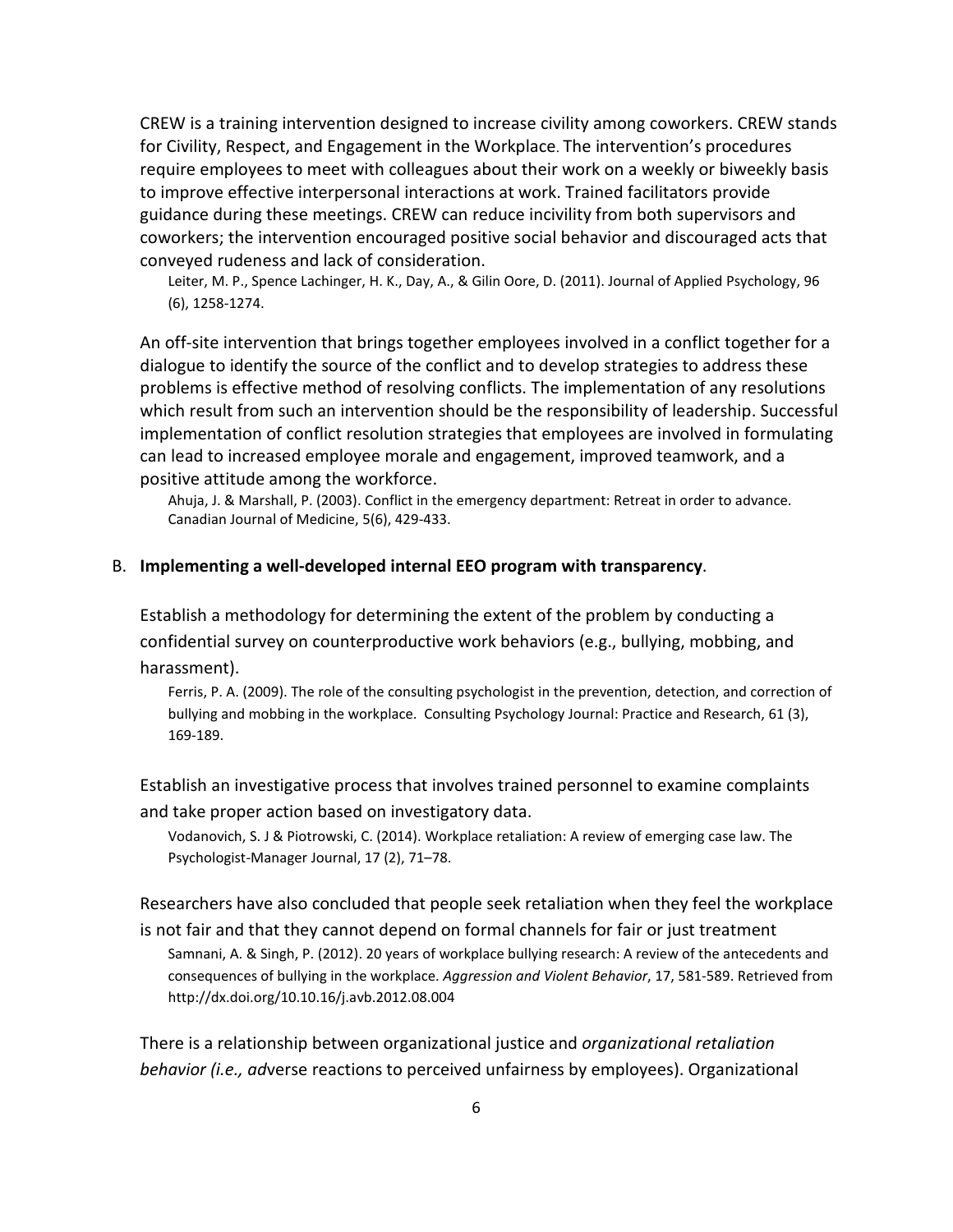justice consists of distributive justice (the fairness of the distribution of rewards -or punishment), procedural justice (the inherent fairness of the process or procedures of deciding how to distribute organizational resources or punishments) and interactional justice (the opportunity for employees to have a "voice" in the process). A relation between distributive justice and retaliation was found only when there was low interactional and procedural justice.

Skarlicki, D. P. & Folger, R. (1997). Retaliation in the workplace: the roles of distributive, procedural, and interactional justice. Journal of Applied Psychology, 82 (3), 434-443.

Avoid including employee complaints in personnel files and ensure the confidentiality of complaints.

Vodanovich, S. J & Piotrowski, C. (2014). Workplace retaliation: A review of emerging case law. The Psychologist-Manager Journal, 17 (2), 71–78.

The perceptions of the mediator's credibility are important and can influence the conflicting parties' reactions to mediation and their willingness to participate. Mediators who are procedurally strong are viewed favorably. Also, mediators who are perceived to be neutral are viewed being capable of helping resolve conflicts.

Arnold, J. (2007). Influence of third party expertise on disputants' reactions to mediation. Psychological Reports, 101, 407-418.

# **C. Providing resources (e.g., employee assistance program or omnibus) to support the accuser**

Social support structures will eliminate the ability of the accused to isolate the accuser. Victims of abuse face a Catch-22 dilemma because speaking out about the discrimination because voicing concerns about being treated unfairly could trigger social isolation, professional devaluation, and perhaps even demotion, especially if the mistreatment came from powerful others.

Cortina, L. M. & Magley, V. J. (2003). Raising voice, risking retaliation: Events following mistreatment in the workplace. Journal of Occupational Health Psychology, 8 (4), 247-265.

Avoid taking any actions that could be as "adverse" (e.g., reassignment to a job with a lower salary, failing to promote a worker after a harassment complaint has been made, etc.) and seek to investigate and rectify any inequities identified by an employee who believes that they have been harassed quickly.

Valenti, A. & Burke, L. A. (2010). Post-Burlington: What employers and employees need to know about retaliation. Employee Responsibilities and Rights Journal, 22, 235-251.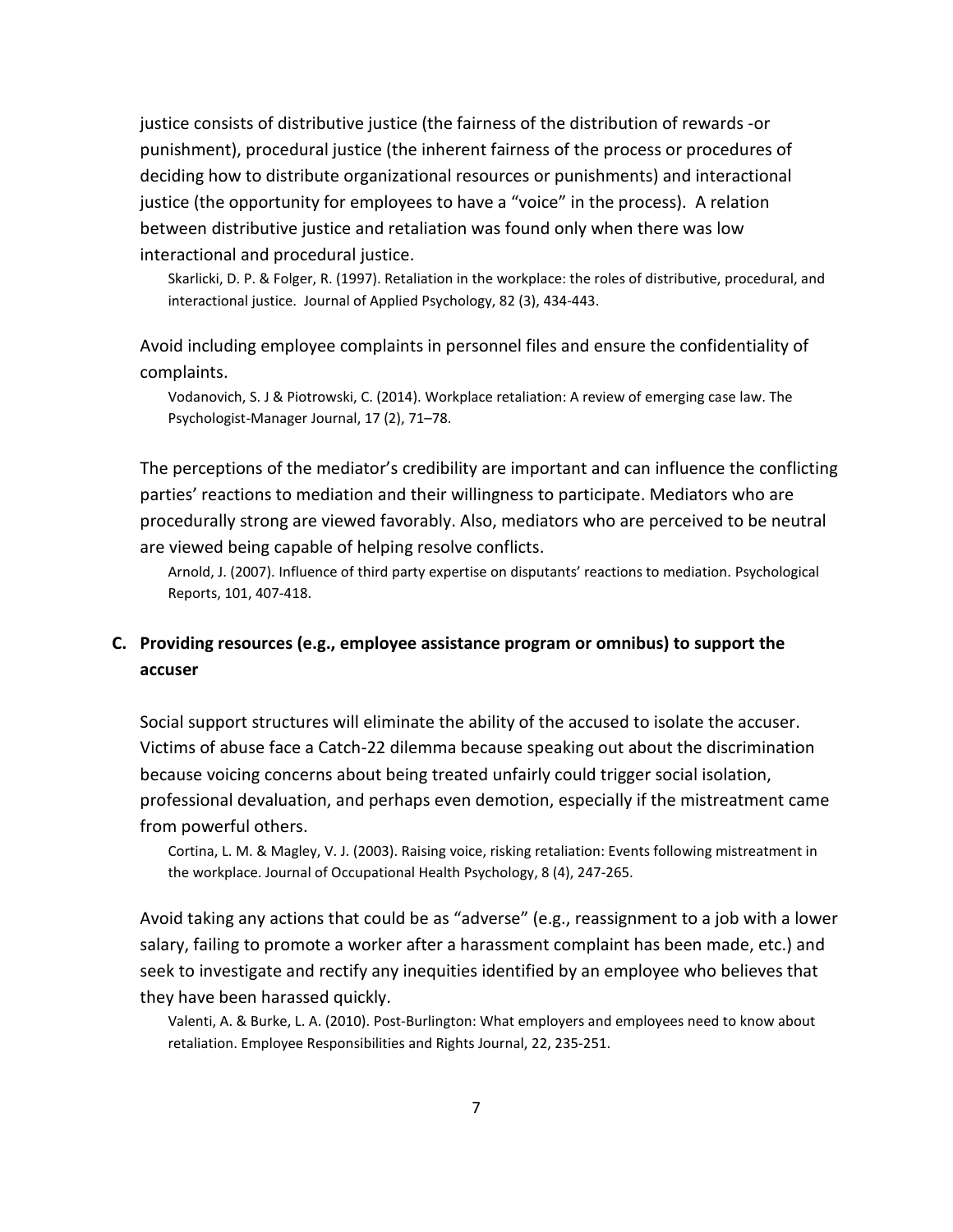#### **Best Practices for Preventing Retaliation**

Alexander, C. and Prasad, A. (2014) *Bottom-up workplace law enforcement: An empirical analysis*, Indiana Law Journal, 89(3): 1069-1131.

Using the 2008 "Unregulated Work Survey" dataset of 4,387 low-wage, front line employees in New York, Chicago, and Los Angeles these researchers found that the current bottom-up approach to equal employment opportunity law enforcement is inadequate for vulnerable populations including nonwhites, women, immigrant, and undocumented workers. The researchers argue that the current system assumes the individual has the legal competencies to identify discrimination and initiate the process to remedy discrimination. However, the survey data provided in this study suggested that low-wage, frontline employees are not only unaware of their legal rights as employees and the legal processes involved in defending their rights, but these populations may also be desensitized to exploitation and thus unable to recognize mistreatment when it occurs. These researchers found that while 67% of workers reported their employee rights had not been violated on the job, 76% had actually experienced some form of wage or hour law violation. Likewise, 59% of workers did not know their minimum wage and overtime work rights. Further, only 22% of the sample knew where to file a government complaint. Finally, the researchers found that 43% of workers who filed a justifiable claim had experienced some form of retaliation after the claim was filed and that fear of retaliation was the top reason for being afraid to report workplace violations. The researchers suggested that a bottom up approach to EEO law enforcement is inadequate when disadvantaged populations are unaware of their rights, unaware of the EEO process, or desensitized to social inequality. The bottom up approach must be supplemented by third party intervention.

**Practice #1: Increase gains and reduce losses associated with filing EEO complaints.** Employees will not file complaints, even if substantiated, when they perceive the benefits of filing to outweigh the gains. The EEO process should be as swift, efficient, and fair as possible in order to increase employee confidence.

**Practice #2: Develop both "Bottom Up" and "Top Down" interventions.** EEO laws should be revised to allow claims to be filed by both the aggrieved and outside parties on behalf of the aggrieved. Many employees are unaware of their rights and when they are being treated unfairly in comparison to other groups. Therefore, they are often ill-equipped to serve as the sole initiator in the complaint process.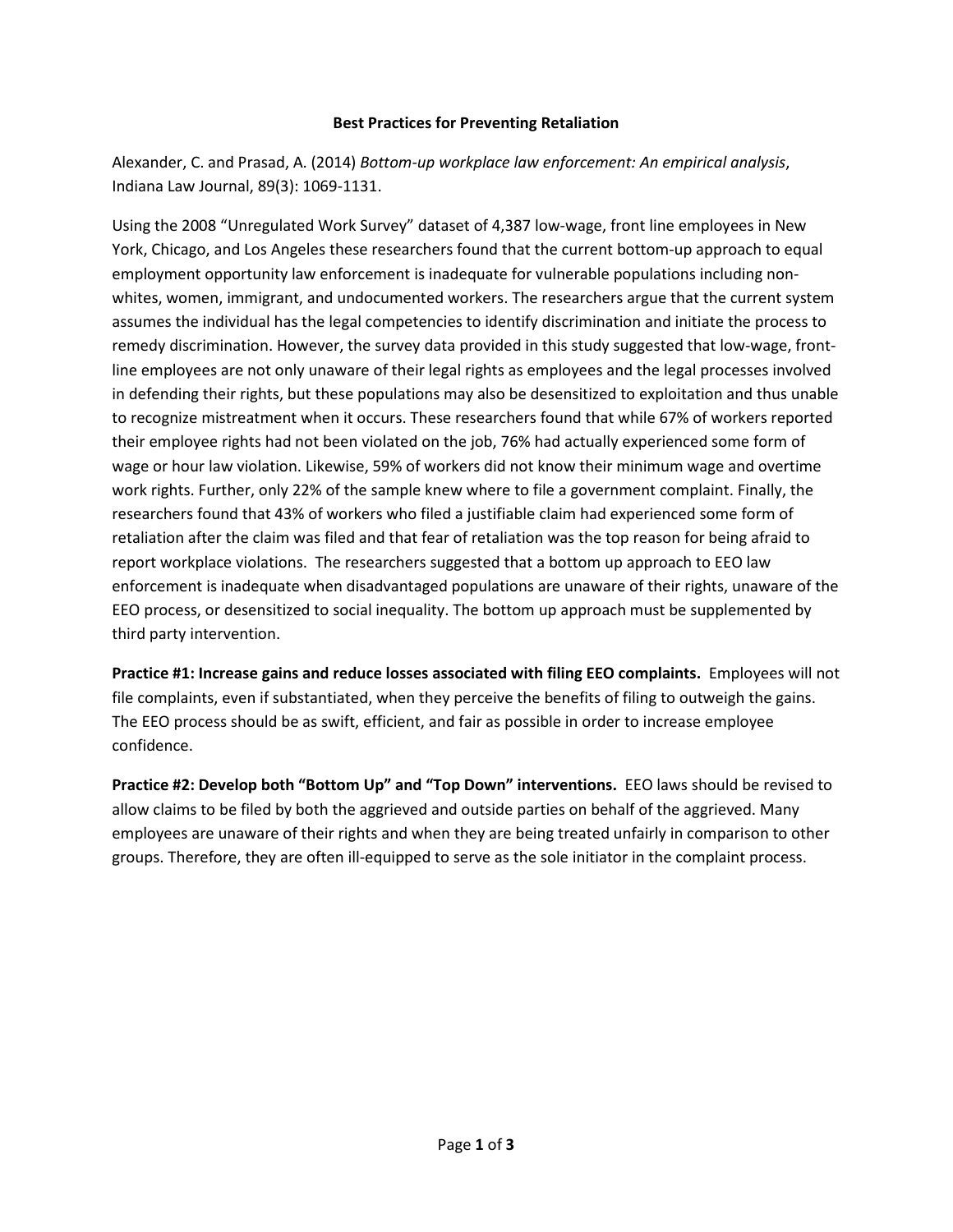Ahuja, J. and Marshall, P. (2003. *Conflict in the emergency department: Retreat in order to advance*, Canadian Journal of Medicine, 5(6): 429-33.

These researchers argue that having conflicting parties invested in an agreed upon conflict resolution strategy increases commitment to the resolution and reduces retaliation. The researchers tested this theory by using a Canadian medical emergency department (ED) in which conflict was pervasive among Nurses, Physicians, and administrative staff. The researchers developed a custom intervention in the form of a retreat that involved bringing physicians, nurses, and administrators together in a dialogue to identify the source of the conflict between the groups and developed strategies to address these problems. The resulting resolutions strategy was then turned over to the ED Chief and Nurse Manager for implementation. It was found that in the six months following the intervention the ED Chief and Nurse Manager reported increased employee morale and engagement, improved teamwork, and a positive attitude among the workforce. The authors surmised that reduced conflict was due to consensus on the source of the conflict and the proposed intervention to address the conflict. This dialogue helped promote buy-in among the conflicting parties and commitment to the proposed solution strategy.

# **Practice 3: Get conflicting parties invested in the definition of the problem and the terms of the resolution.**

Retaliation can be reduced by using neutral third parties to facilitate a dialogue between conflicting parties. This dialogue should work towards an agreed upon understanding of the problem and resolution strategy in which both parties are invested. People are less likely to retaliate when they are invested in the terms of the resolution.